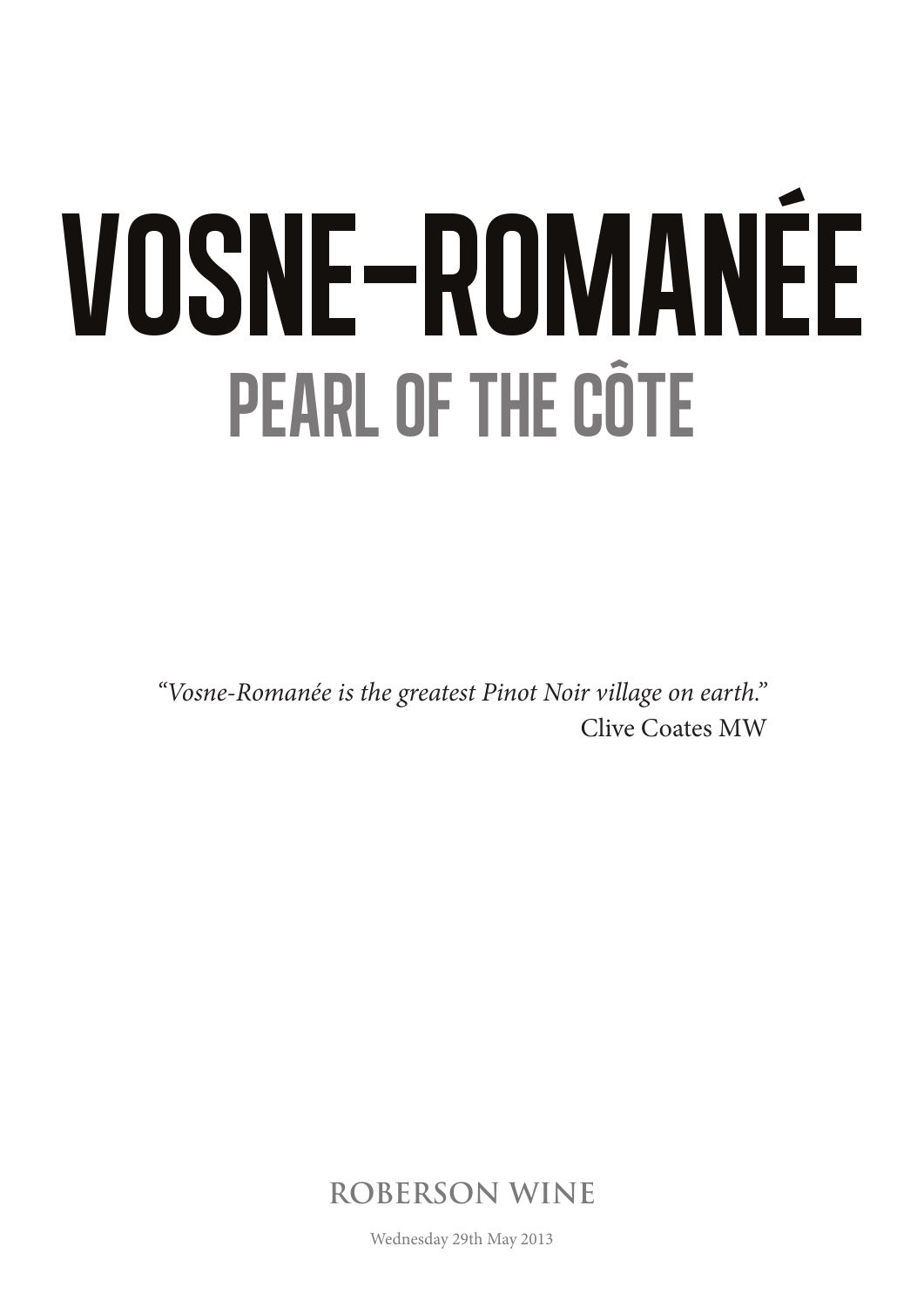# vosne-romanÉe history

For lovers of the world's finest wines, the village of Vosne-Romanée is a place of pilgrimage, with a vineyard-scape that includes some of the most hallowed (not to mention expensive) land in the world. While neighbouring Chambolle has the incredible Grand Cru of Musigny and Gevrey is rightfully proud of Chambertin and Clos de Bèze, Vosne can boast a roll-call of *climats* that are enough to make Burgundy geeks weak at the knees. Romanée-Conti, La Tâche, Richebourg , Romanéee St-Vivant - these vineyards and the wines that comes from them are the most sought after in the world. But Vosne is about more than just Grand Crus - the standard of wines across the board is exceptional; the village's cellars are occupied by some of Pinot Noir's master craftsmen, making village and 1er Cru wines that rightfully command high prices.

The village is mentioned in documents as early as the 3rd century, but when featured in the 'Chronicles of Bèze' in 650 it was spelt Vaona (which means forest), a name that would go through a number of subtle changes before Vosne was settled on. It was customary throughout much of history for religious orders to receive gifts of land and vineyards and so the founding of the priory of St-Vivant in 890 was when viticulture began to flourish. A large swathe of the village's best land was bequeathed to the abbeys of Cluny and Citeaux, so before long the monks at the priory had sung into action and the resulting wines soon gained local repute.

Life continued like this for centuries, with the monks developing their knowledge of the village's land and perfecting the practice of viticulture, but during the 18th century things began to change, with a number of bourgeois families buying up available land. The Prince de Conti had purchased Romanée, while La Tâche and even Romanée St-Vivant (the church's back garden) had fallen into the hands of the rich. Most of what was left (including Richebourg) was owned by the church, but when the revolution began at the end of the century, both the wealthy and the church were stripped of their assets. In 1794, Romanée-Conti (the Prince had added his name) and La Tâche were sold at a national auction on the same day - they were merely the latest plots of land to go in the fire sale that followed the great terror.

Over time many of the vineyard holdings were broken up into smaller and smaller pieces thanks to the Napoleonic inheritance laws and some of the vineyard boundaries were redrawn (most notable La Tâche, which subsumed much of Les Gaudichots). In 1866 the village authorities decided to append the name of their most famous vineyard and became Vosne-Romanée, an action sparked by the neighbouring village of Flagey which had recently become Flagey-Echezeaux. Previously, the wines of Flagey had often been sold as Echezeaux or Nuits-Echezeaux, but once a couple of Vosne wines had been sold as Vosne-Echezeaux, the villagers of Flagey decided to act (although the denizens of Vosne were more than happy to go with the Romanée suffix). During this time there was plenty of needle between the two villages and even today they are separate communities in connubations some distance apart (Flagey is on the opposite side of the RN74). It is little more than the whims of fashion that phased out the use of Flagey for village and 1er Cru wines, and by the time the appellations were put in place during the 1930s, all of the Flagey vineyards except for Echezeaux and Grands Echezeaux were designated as Vosne-Romanée land for labelling purposes. Today, there are very few famous domaines in the village - Emmanuel Rouget being the only one of note.

As the 19th century progressed and turned into the 20th, Vosne was beset by the same problems as everywhere else in the region (and indeed, most of Europe). Mildew, phylloxera and two World Wars brought devastation in both an agricultural and economic sense. When Frank Schoonmaker came knocking on the growers doors in the inter-war period, the prices being charged for Vosne's wines were derisory. The rise to prominence of Domaine de la Romanée-Conti and Henri Jayer ensured that by the time the millennium came around, the village's finest wines were the most expensive and highly prized in the world.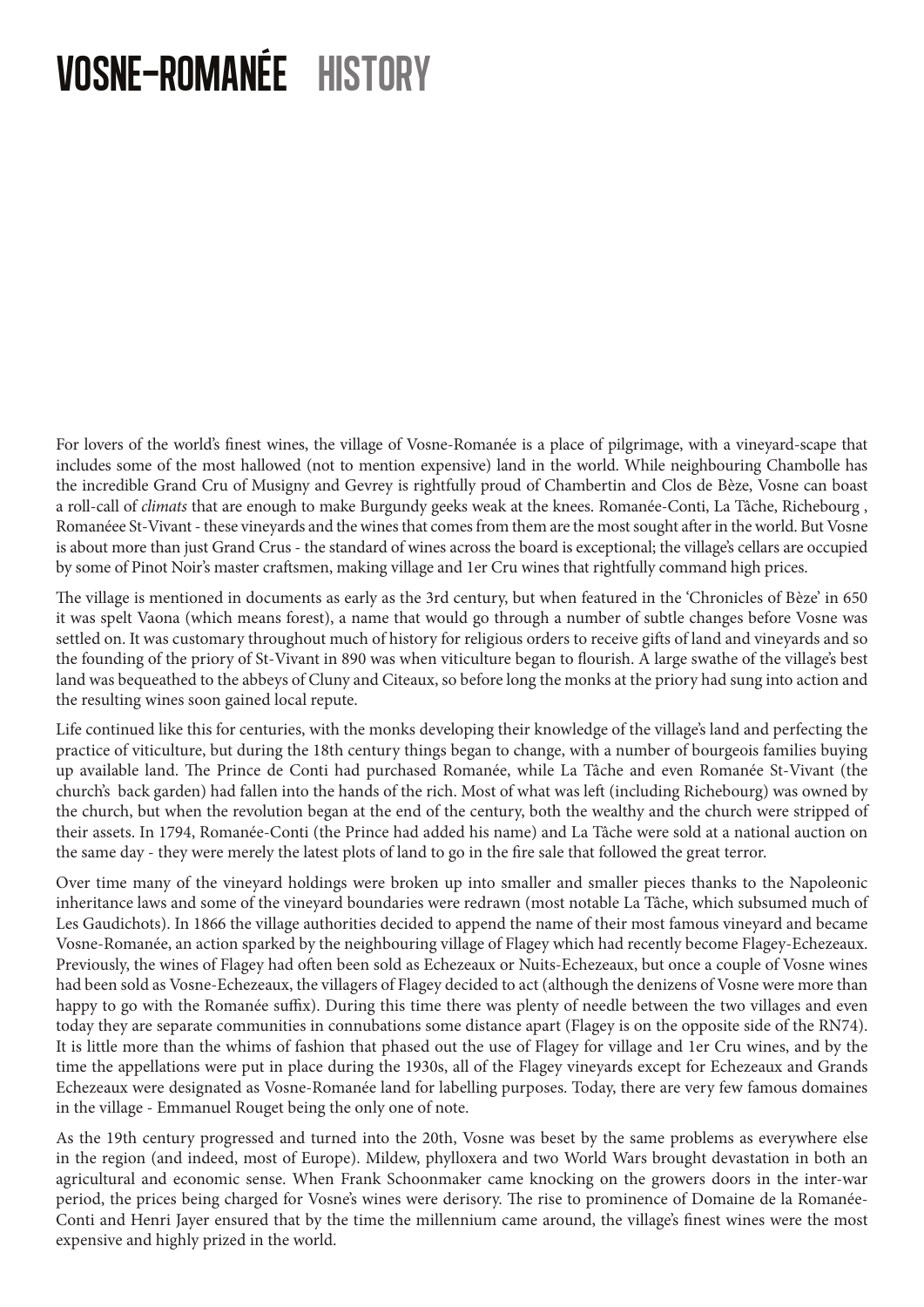### terroir vosne-romanÉe

The total vineyard area of the commune's appellations is 229 hectares - 43% of village (99ha), 32% of 1er Cru (73ha) and 35% of Grand Cru (80ha) - an incredible number considering that this level of wine only represents 2% of Burgundy's total production. This figure is even higher (66%) when Flagey is considered on its own. When one considers that Gevrey-Chambertin has 410ha under vine it is perhaps easier to understand why the rarity of Vosne-Romanée wines has added to their lustre (and price tags) in a similar way to the whites of Puligny-Montrachet in the Côte de Beaune.

Despite the proximity of Vosne and Flagey, there are subtle difference in their terroir. While Flagey's vineyards range from a base level of about 250m and slope up to about 310m in altitude, the majority of Vosne's vineyards start from a much lower point - about 180m - before reaching the same height. The steeper slope means that much of the rocky scree soils (including alluvial sand and wash from higher up the valley) are washed down to the lowest part of the slope in Vosne, while in Flagey much of Echezeaux sits on these soils. The great Grand Crus of Vosne sit on more marl-based soils (Romanée-Conti) or limestone (La Romanée and La Tâche). Most of the 1er Crus vineyards from either side of the Vosne/Flagey border sit on oolite soils (sandy limestone), with the clay content increasing as you head further south towards Nuits-St-Georges - that is why 1er Crus like Malconsorts and Reignots combine a sense of power with their classic Vosne elegance.

In tonight's tasting we will look at four different village wines, each from a top producer in the village (well, Hudelot-Noellat's cellar is in the neighbouring village of Vougeot, although most of their vineyard holdings are in Vosne). There are five 1er Cru wines, four from the Vosne side of the village and one from Flagey. Finally, we have Echezeaux Grand Cru from Flagey. This selection is intended to represent a spectrum of terroirs as well as vintages.

#### Clos de Réas (2.12ha)

Starting at the southern end of the village, Clos de Réas borders Malconsorts to the west and the south-west tip of the vineyard touches the border with Nuits-St-Georges. The climat is a monopole, owned in its entirety by Michel Gros, who traded some of his inheritence of Richebourg to make sure he kept the site intact. It is the village's only 1er Cru monopole and was one of the first wines to be bottled by a grower themselves (it can be found on price lists as 'Domaine Louis Gros' as far back as the 1850s). It has been in the Gros family since 1860. This close to NSG, it is little surprise that the terroir is rich in clay and the wine sturdy in its build. Although Michel Gros also makes a wonderful Clos Vougeot, his Clos de Réas is considered his best wine in certain vintages.